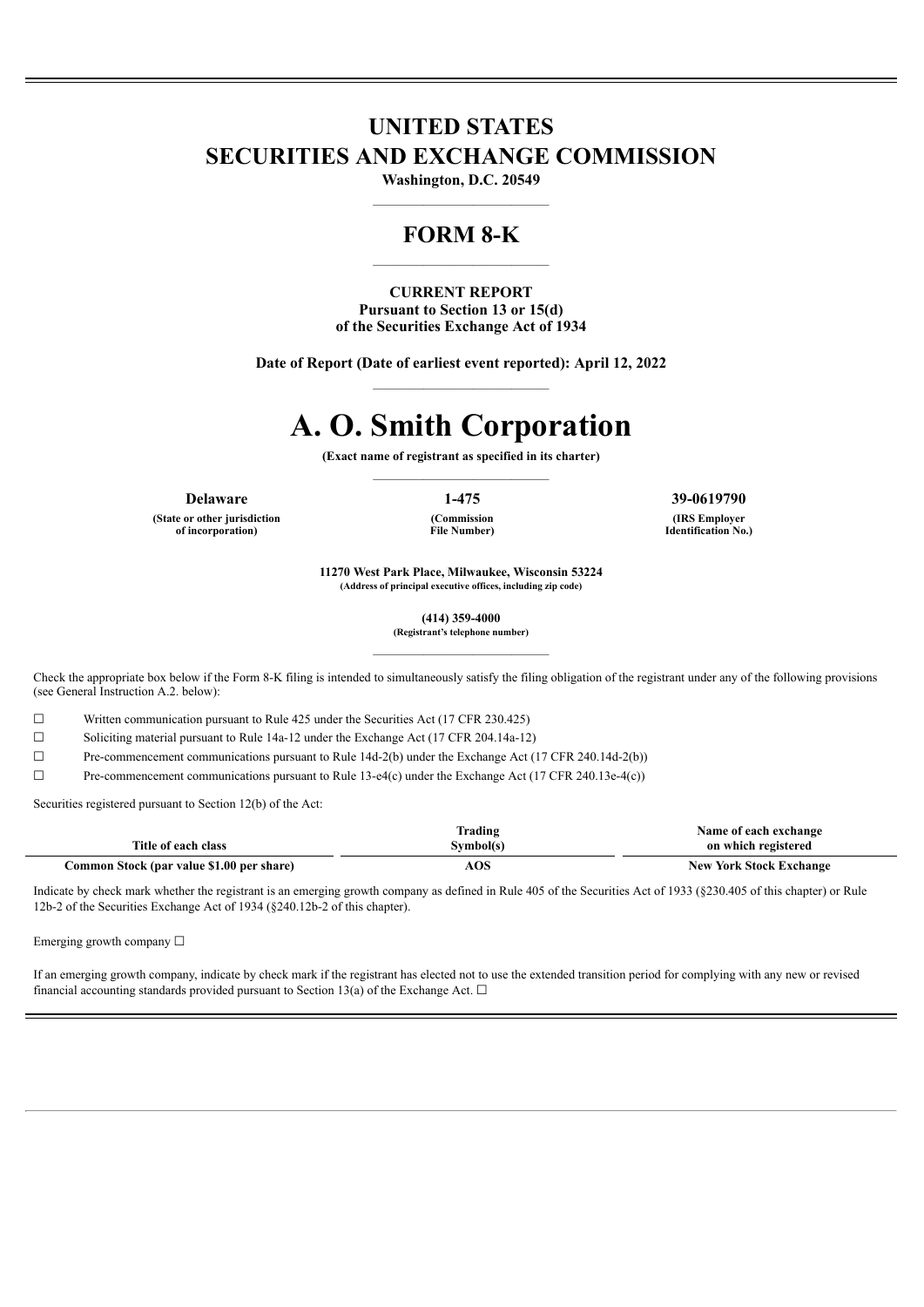#### **Item 5.07. Submission of Matters to a Vote of Security Holders.**

A. O. Corporation (the "Company") held its Annual Meeting of Stockholders on April 12, 2022, for the purposes of the election of the Company's Board of Directors, to hold an advisory vote to approve the compensation of our named executive officers, and to ratify the appointment of Ernst & Young LLP as our independent registered public accounting firm for the fiscal year ending December 31, 2022.

The voting results for the election of the Company's Board of Directors were as follows:

|                                |             | Authority  |                        |
|--------------------------------|-------------|------------|------------------------|
| Class A Common Stock Directors | For         | Withheld   | <b>Broker Non-Vote</b> |
| Ronald D. Brown                | 25,162,014  | 60         | $\mathbf{0}$           |
| Earl E. Exum                   | 25,160,934  | 1,140      | $\overline{0}$         |
| Dr. Ilham Kadri                | 25,162,014  | 60         | $\bf{0}$               |
| Ajita G. Rajendra              | 25,162,014  | 60         | $\overline{0}$         |
| Mark D. Smith                  | 25,162,014  | 60         | $\bf{0}$               |
| Kevin J. Wheeler               | 25,162,014  | 60         | $\overline{0}$         |
|                                |             | Authority  |                        |
| <b>Common Stock Directors</b>  | For         | Withheld   | <b>Broker Non-Vote</b> |
| Victoria M. Holt               | 82,324,461  | 26,459,748 | 6,594,796              |
| Michael M. Larsen              | 107,500,177 | 1,284,032  | 6,594,796              |
| Idelle K. Wolf                 | 96,104,283  | 12,679,926 | 6,594,796              |
| Gene C. Wulf                   | 97,651,226  | 11,132,983 | 6,594,796              |

The advisory voting results for the approval of the compensation of the Company's named executive officers were as follows:

|                         | <b>Total Votes</b> |
|-------------------------|--------------------|
| For                     | 34,492,886         |
| Against                 | 1,535,557          |
| Abstain                 | 12,052             |
| <b>Broker Non-Votes</b> | 659,480            |

The voting results for the ratification of the appointment of Ernst & Young LLP as the independent registered public accounting firm for the Company for the fiscal year ending December 31, 2022, were as follows

|                         | <b>Total Votes</b> |
|-------------------------|--------------------|
| For                     | 35,452,492         |
| Against                 | 1,241,322          |
| Abstain                 | 6,161              |
| <b>Broker Non-Votes</b> | $\theta$           |